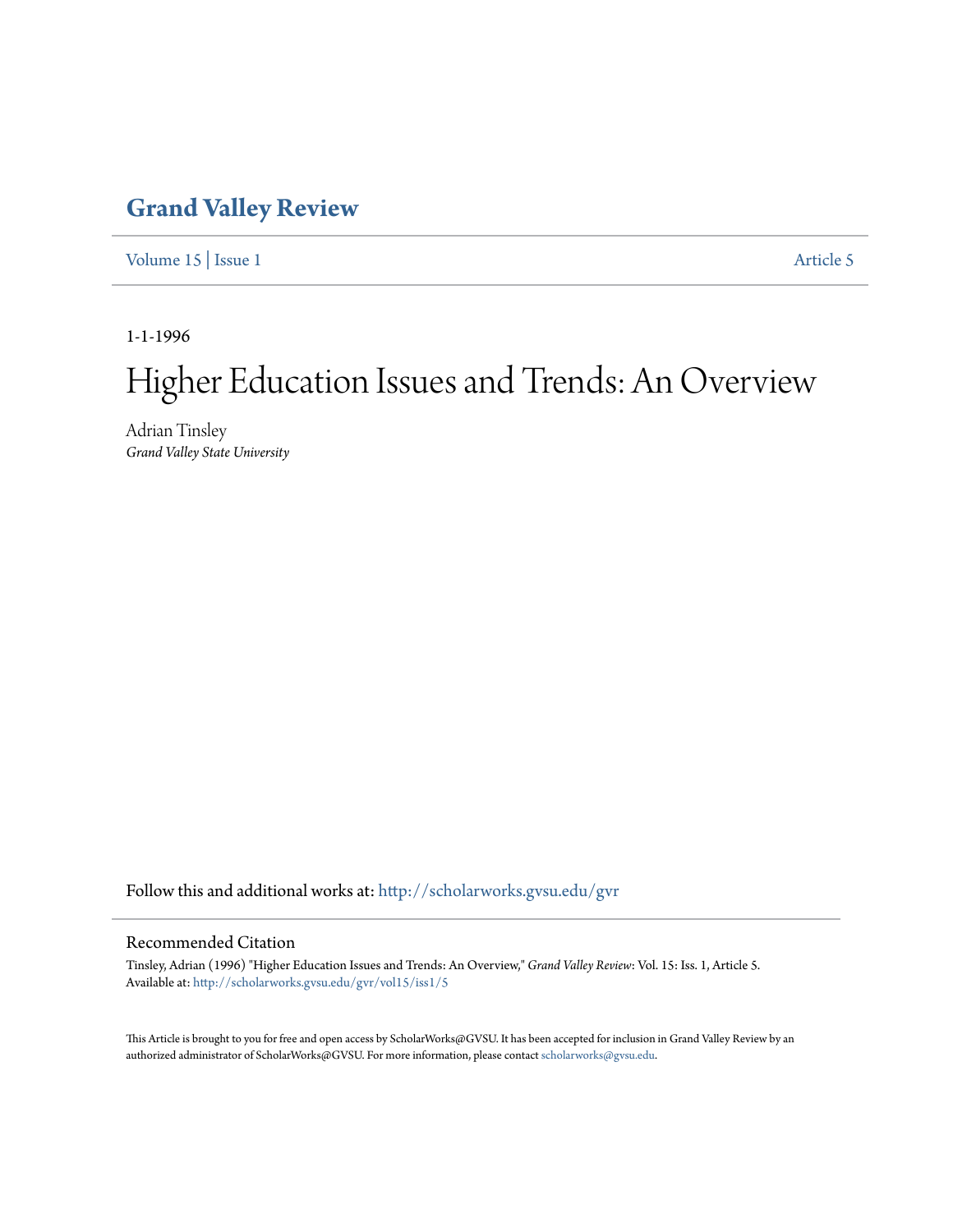## **Higher Education Issues and Trends: An Overview**

This essay is adapted from "Remarks to the GVSU Academic Leadership Roundtable," January 23, 1996, by Adrian Tinsley, President, Bridgewater State College, Massachusetts.

It is always a pleasure to be invited back to Grand Valley State University, the home of my days as a young academic administrator, and—twenty-three years later-still the academic home of my heart. The development of Grand Valley State University, since I arrived in July of 1972 to be Dean of the new William James College, has exemplified the very best in both faculty and administrative leadership, and I am impressed with what Grand Valley has accomplished since its founding in those cornfields that I remember so well and still feel a connection to: one of my Bridgewater students visited me during me during my open office hours last week to tell me that his mother had been a member of Grand Valley's pioneer class.

A program like this Academic Leadership Roundtable has two important purposes. First, it provides an intellectual and personal context that can significantly aid the professional development of department chairs and directors at the university. And second, it provides a vehicle through which the external clitnate in which public higher education currently operates can be discussed on campus and in which the discussion of the political and cultural context of American higher education can be related to campus culture and campus goals.

As a public higher education president, I am a boundary person. My job is to represent and advocate for my college to the world: the governor, the executive branch of state government, the legislative branch, the corporate community, chambers of commerce, regional economic development organizations, alumni, parents, donors and friends. In a sense that part of the job is easy: Bridgewater State College is a good product, and it's fun to advocate for the good things we do. But while I'm talking, while I'm selling Bridgewater to the various constituents and communities we serve, it's also my job to listen, and, these days, that part of the job is not so much fun, as you will understand if I share with you some of the questions I'm asked.

- Why is public higher education important? Can't these services be provided just as effectively—or better—by the private sector?
- Who goes to your school? Are they qualified for college when you admit them? How much remedial work do you have to require of your students? I don't understand much about what you're teaching students these days. What exactly do they learn? What do they gain? How do you know?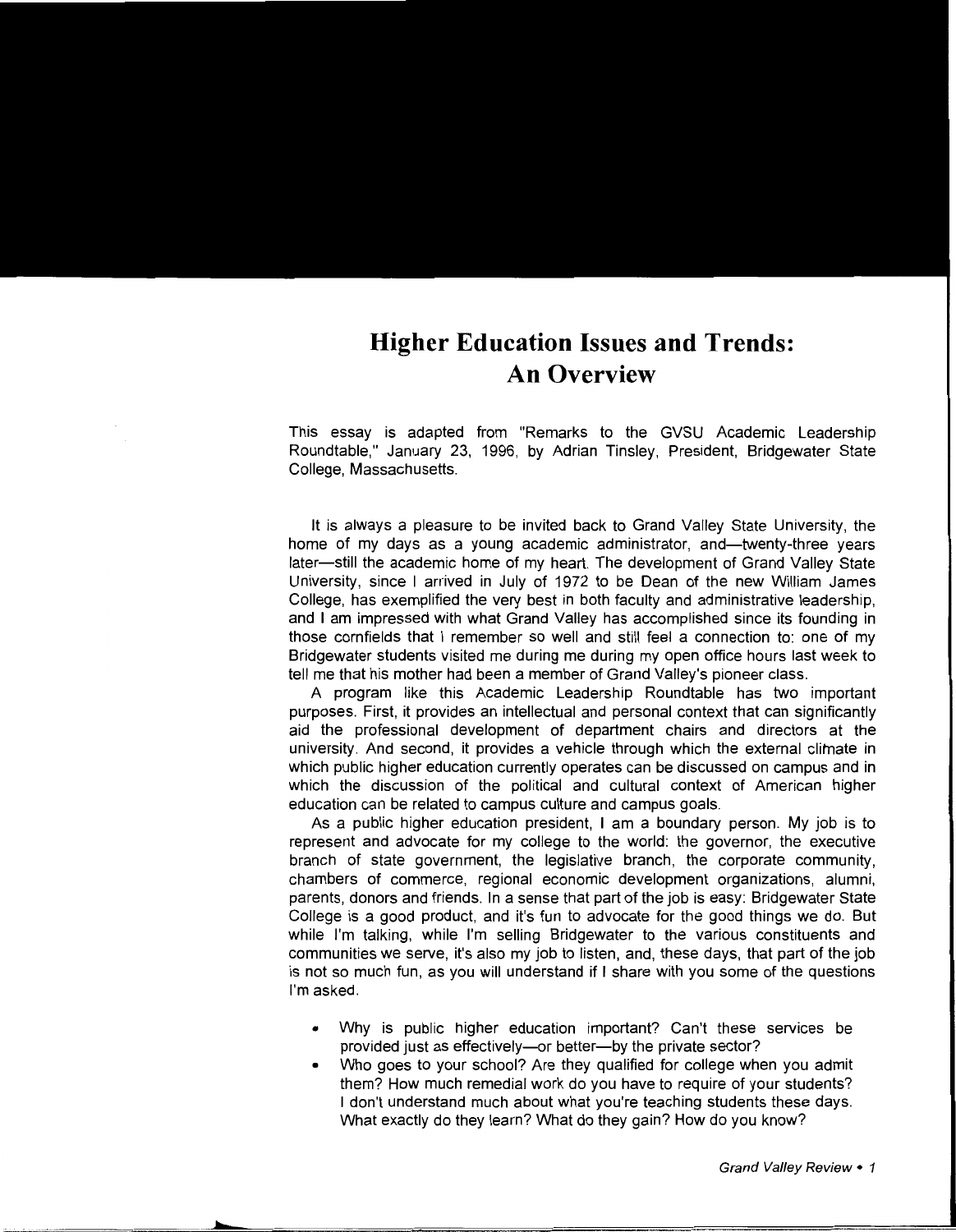- How many who enter your school graduate? How many who graduate get jobs in the fields they study?
- Who should pay for public higher education? And where should the money come from? Does the federal government have any obligation (e.g. financial aid? grants and sponsored projects?)? What's the state's obligation? Should taxpayers be subsidizing the education of students whose families cannot document financial need? How much (or what percentage of the cost) should students and their parents pay? Can't corporations do more for public higher education? Can't private philanthropy do this job?
- Every other sector of the American economy has undergone massive structural changes in the last decade: mergers, consolidations, restructuring, downsizings. Higher education doesn't seem to have changed at all. Why not? Don't you think you'll have to change?
- Won't the possibilities offered by the new computing and telecommunications technology change things dramatically? I should think you'd be able to teach students much more cheaply and much more effectively via interactive TV or on the Internet. I hear that some universities already offer courses or even complete degrees on the Internet. Won't that be cheaper and better?
- I've never really known what faculty do, but since I was laid off, it's beginning to bother me more. Why should they get paid so much for working nine hours a week? And they get summers off too. Why should they have lifetime job security? Nobody I know has any job security at all.
- I was really enthusiastic about enrolling my daughter at your school, but now I hear that studying in the dormitory in nearly impossible. Seems like her roommate has guests at all hours, even overnight, and her friends seem to spend their time partying rather than studying. I know they drink too much. I understand they use drugs. Can't you do anything about this?

We could group these questions into the following topics, according to our academic lingo:

- Mission of public higher education
- Financing of public higher education
- Admissions standards, academic services and retention
- Curriculum and assessment of learning outcomes-the value of a college education
- Possibilities offered by the new technology
- Faculty work and faculty perks
- Student life
- Perception of public higher education by taxpayers, families and students-the people who pay the bills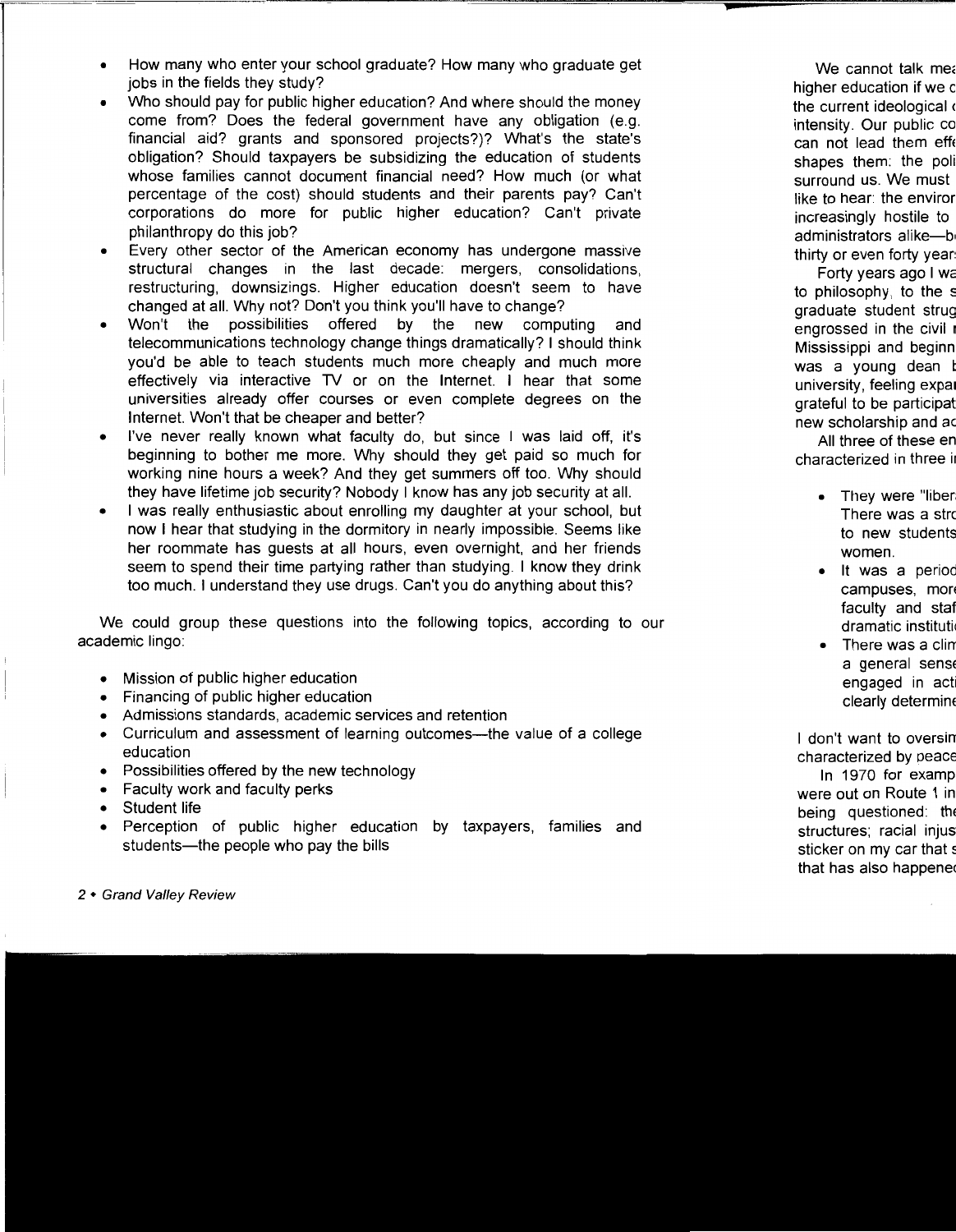We cannot talk meaningfully about these topics and the challenges confronting higher education if we do not first talk about the forces shaping life in our country and the current ideological drama playing on the national and local scenes with very real intensity. Our public colleges and universities do not operate in a vacuum, and we can not lead them effectively if we do not look hard at the public context which shapes them: the political, economic, social and technological conditions which surround us. We must say out loud to each other something which we do not really like to hear: the environment in which our public colleges and universities operate is increasingly hostile to the beliefs and values with which most of us—faculty and administrators alike-began our careers in public higher education ten or twenty or thirty or even forty years ago.

Forty years ago I was a sophomore in college, switching my major from chemistry to philosophy, to the significant distress of my parents. Thirty years ago I was a graduate student struggling with a doctoral dissertation in English Literature and engrossed in the civil rights movement taking shape in Alabama and Georgia and Mississippi and beginning to come to national consciousness. Twenty years ago I was a young dean building a brand-new alternative college at a brand-new university, feeling expansive about my possibilities and my college's possibilities, and grateful to be participating in the second women's movement in this country and the new scholarship and activism of feminists.

All three of these environments in which I personally studied and worked could be characterized in three important ways.

- They were "liberal" environments in the sense that they were inclusionary. There was a strong desire to develop more human potential—to reach out to new students, returning adults, part-time students, students of color, women.
- It was a period of significant and dramatic institutional growth-more campuses, more buildings and physical plants, more programs, more faculty and staff; Grand Valley itself stands witness to that period of dramatic institutional growth.
- There was a climate of public respect for and approval of higher education: a general sense that the faculty and students on our campuses were engaged in activities which contributed in some fashion (perhaps not clearly determined) to progress in this country, and to the social good.

I don't want to oversimplify those times. They were not simple, and they were not characterized by peace and harmony.

In 1970 for example—when I was an assistant professor—my students and I were out on Route 1 in College Park, Maryland, being tear-gassed. A great deal was being questioned: the Vietnam War; drug regulation; corporate mission and structures; racial injustice; gender roles; hierarchies of all sorts. I had a bumper sticker on my car that said "Question Authority" (now, alas, I am "authority"-perhaps that has also happened to you). But the purpose and value of higher education were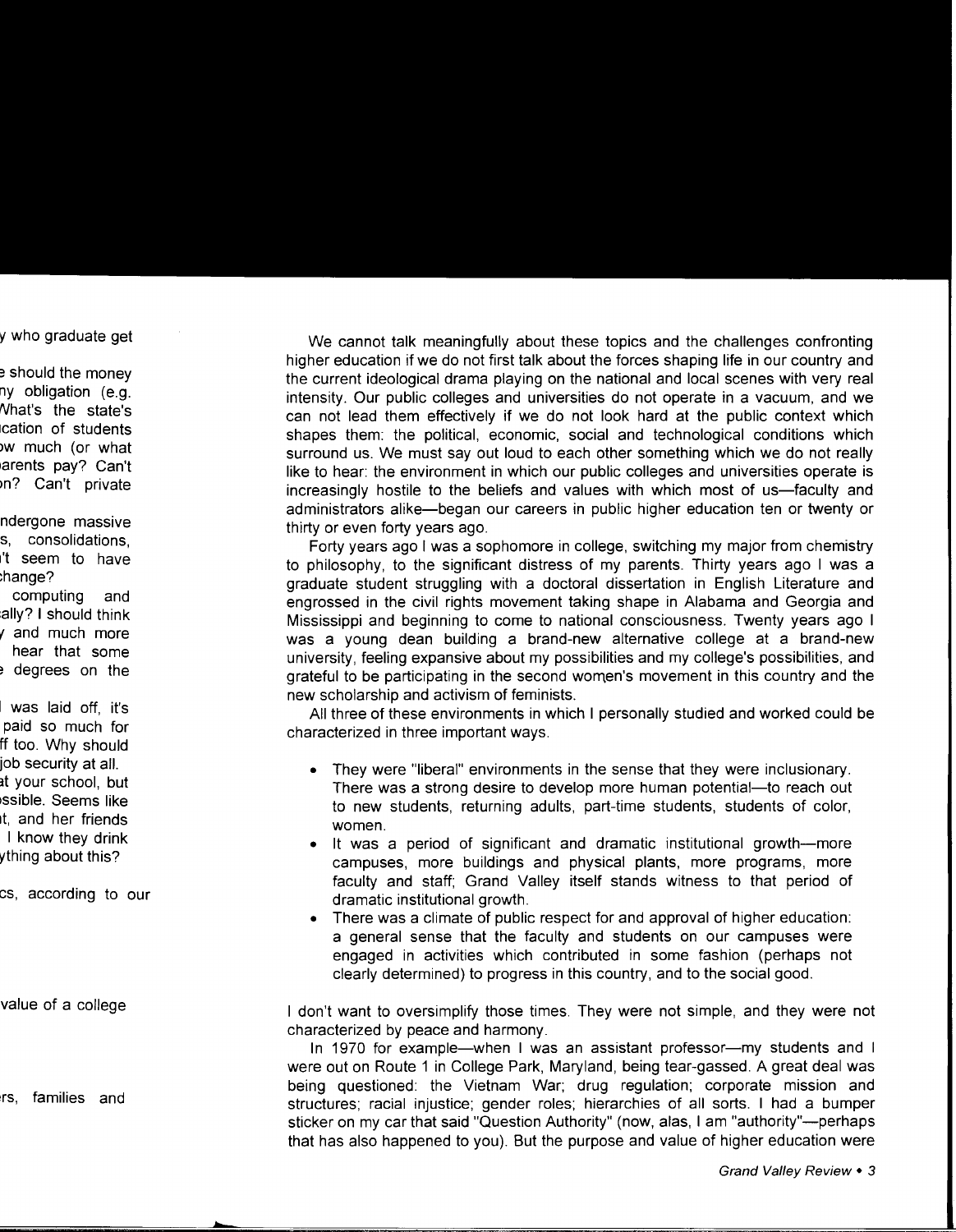never questioned, not by me, who worked in it, and not by the society higher education served. Our situation, as we know, is very different now.

Think back to Tuesday, November 8, 1994-fourteen months ago this month, election day throughout the country, a day of many surprises. In a victory of major and unexpected proportions, the Republican Party took control of the U.S. House of Representatives for the first time in forty years. Republicans also regained control of the Senate, which the Democrats had held since the mid-1980s. The Republicans came to office with a clear agenda-tax cuts, balanced budgets, welfare reform, the downsizing of the federal government and the devolution of power back to the state and local levels. And, even as we meet here today, this new agenda is shaping public policy at both federal and state levels. It is no exaggeration to say that the November 1996 election will be, in fact, a national referendum on this change in direction.

On that same election day in 1994, in California, Proposition 187 was on the ballot, an initiative which sought to discourage illegal immigration to California and to punish illegals already living in that state by denying them many public services. Proposition 187 also required public officials-teachers, social workers, public health doctors and nurses-to inform immigration officials of the whereabouts of illegal aliens should they come across them in their professional practice. Proposition 187 passed overwhelmingly, although its immediate implementation was stayed by a series of legal challenges.

I remind you of these two events—we could all make a list of similar events because they are reference points to the changing external environment that is impacting higher education and every other sector of our society. The public wants lower taxes, a balanced budget, a smaller federal bureaucracy, and the devolution of power. But the public is also in a mean and xenophobic mood, supporting tight restrictions on immigrants, welfare recipients, and the "undeserving poor." The public mood has turned against affirmative action and special programs to help members of minority groups and women. Recent actions by the Supreme Court have made it possible to question or eliminate programs designed to assist underrepresented populations.

Think about the federal budget. However the federal budget is balanced in seven years, federal spending is going to decrease sharply, federal financial aid is likely to continue to take very significant cuts, and recent legislation is capping the direct lending program at only ten percent. Obviously, these changes will have a negative impact on the ability of many students-both middle class and poor-to go to college. The effects on institutional enrollments and revenues can only be surmised.

But even before the Republican budget became a reality, public colleges and universities were facing major fiscal problems. Over a ten-year period, state and local support for public higher education has fallen from 7.6% of state and local tax revenues to 6.2% (it is just over 3% in the Commonwealth of Massachusetts). In Fiscal Year '93, state funding for medicaid exceeded tax-financed funding for higher education for the first time. And, for the third year in a row, corrections has received more new state dollars than has higher education. For most public colleges and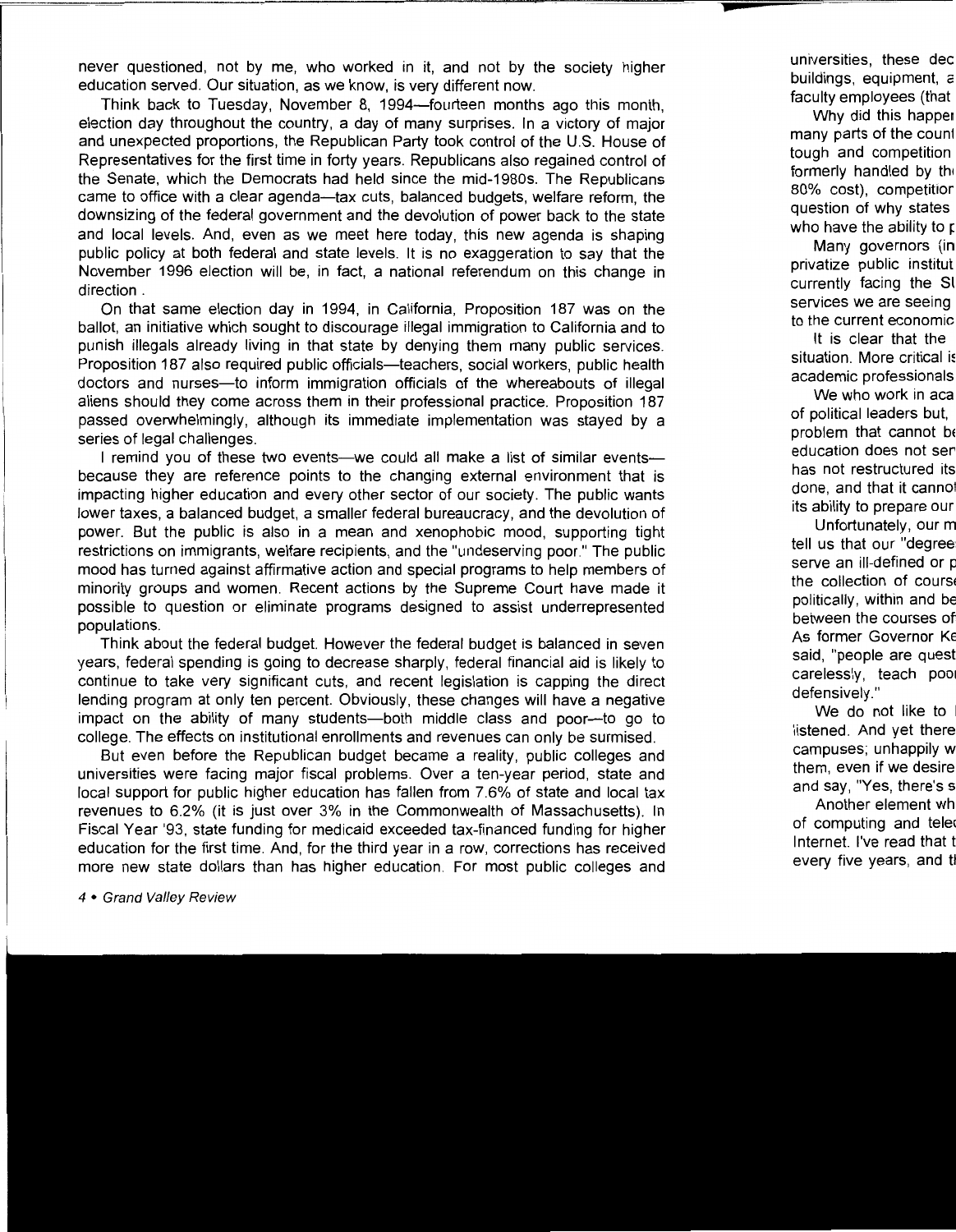universities, these decreases translate into higher tuition, reduced spending on buildings, equipment, and library acquisitions, and higher productivity among nonfaculty employees (that is, fewer people performing the same functions).

Why did this happen? Some of the problem stems from the economy. Although many parts of the country have emerged from the economic doldrums, times are still tough and competition for tax dollars is intense. If health and welfare programs formerly handled by the federal government are block-granted to the state (at 70- 80% cost), competition for tax dollars will be still more intense, and so will the question of why states should subsidize higher education for students and families who have the ability to pay full cost.

Many governors (including my Governor Weld) are seeking to downsize and privatize public institutions in response to a changing public mood. The crises currently facing the SUNY and CUNY systems, and the reorganization of state services we are seeing in many states, illustrate aggressive gubernatorial responses to the current economic and political climate.

It is clear that the economy alone does not explain public higher education's situation. More critical is the public's demonstrable loss of confidence in what we, as academic professionals, do. And this takes us back to the questions I began with.

We who work in academic institutions must be willing to hear the criticism not just of political leaders but, increasingly, of the public at large: that higher education is a problem that cannot be fixed; that higher education is not adaptable; that higher education does not serve our society for its long-term needs; that higher education has not restructured itself, as all other economic sectors in American society have done, and that it cannot restructure itself; that higher education is not competitive in its ability to prepare our students for the "knowledge society" of the 21st century .

Unfortunately, our most successful graduates are often our severest critics. They tell us that our "degrees" have become little more than a collection of courses that serve an ill-defined or perhaps undefined purpose. They see that in many instances the collection of courses leading toward a particular degree has been arrived at politically, within and between our academic departments, and that links are unclear between the courses offered and what the students need to know and be able to do. As former Governor Keane of New Jersey, now president of Drew University, has said, "people are questioning our mission ... they claim we cost too much, spend carelessly, teach poorly, plan myopically, and when we are questioned act defensively."

We do not like to hear these criticisms, and for the most part, we have not listened. And yet there is some truth to them. We do not talk about them on our campuses; unhappily we have few if any structures through which we can talk about them, even if we desire to do so. We would do well to look to one another in the eye and say, "Yes, there's some truth here."

Another element which has changed higher education's situation is the explosion of computing and telecommunications technology and the developing role of the Internet. I've read that the total of humankind's information doubles at least one time every five years, and that by the year 2000, 97% of what we know will have been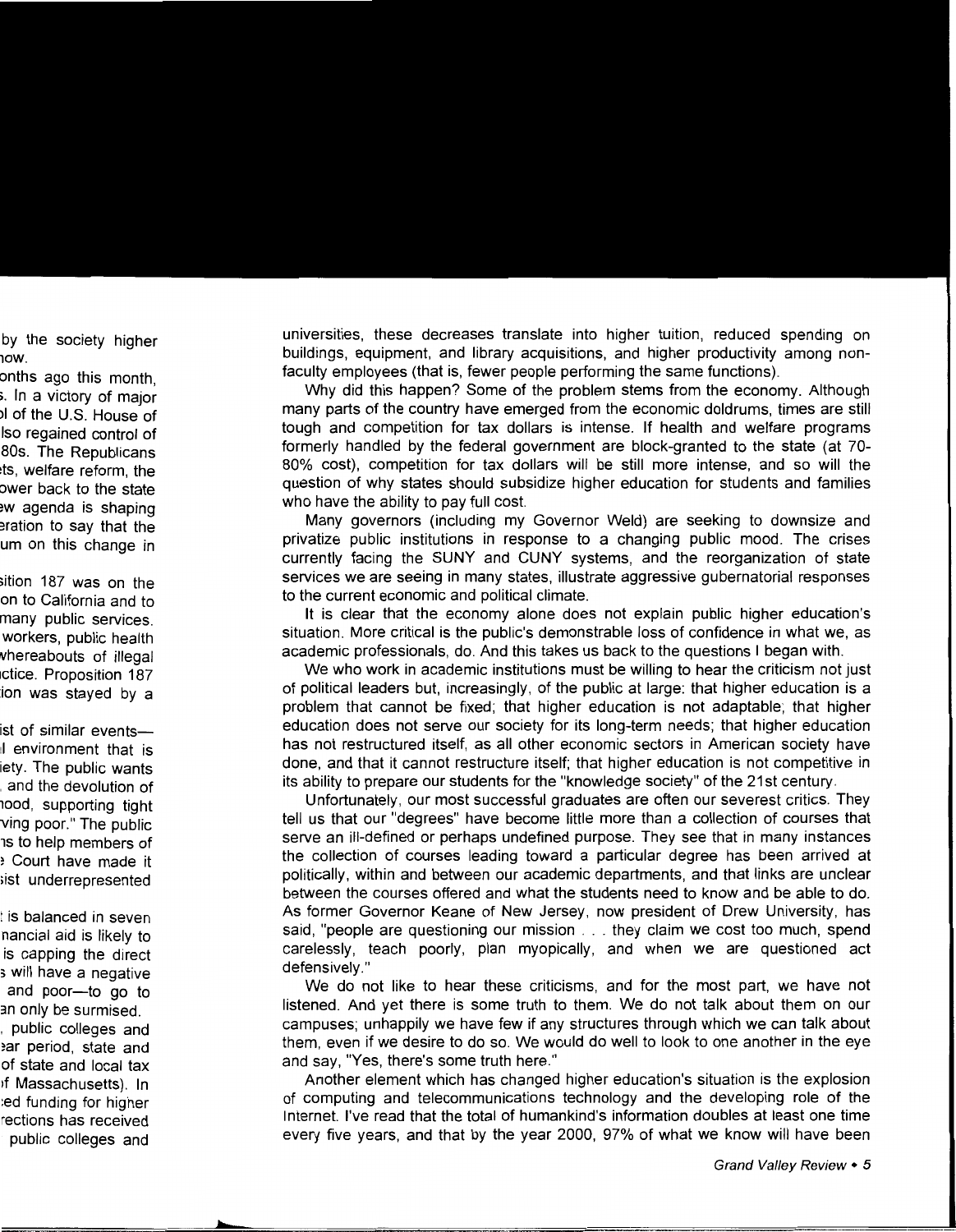discovered or invented since those of us here today were born. I've seen a projection that, by the year 2020, the information available to humankind will double every 73 days.

I'm one who believes that the new information technology and the enormously expanded potential for access to information has positive-not negativeimplications for our students, but we have just begun to understand how teaching and learning can be enhanced by this technology. We are at the first steps even for simple applications such as e-mail connections between student and instructor, listservs for class discussion, faxes for delivering and returning papers, the potential to provide syllabi, readings, links to multitudes of information sources, and even quizzes and exams via the Internet, and the potential for experts to join the class via the Internet.

I think in this context of Jim O'Donnell, a classicist at the University of Pennsylvania, who taught his graduate seminar on Aquinas on the Internet with twelve graduate students registered at Penn and 500 auditors around the country and the world. This is the same professor who did a seminar on Boethius, downloading the Latin text to high school teachers all around the country-a high school Latin teacher in, for example, Laramie, Wyoming, is one of the most isolated professionals one can well imagine. If you want a good look at what's currently possible, check out James O'Donnell's web page.

The explosion of computing and telecommunications technology is a revolution which has already happened, and it has serious implications for higher education and for the work lives of faculty. We have lost our monopoly as the source of information; we have lost our function as information-transmitters; and we have lost our geographic boundaries. Access, on the other hand, and the possibilities for communication with students, are dramatically enhanced. Being present at the revolution can be exciting, and I find it exciting, but the faculty role is changing rapidly-from information provider to advisor, guide and coach. Increasingly, our professional lives will be about teaching students how to find information on their own, how to process and evaluate it, and how to make sense of or give meaning to the information they acquire-how to act on what they know.

In short, what electronic technology will enable us to do in the next century isfinally-to individualize mass higher education, to accommodate the information needs and learning styles of the increasing variety of students and publics we serve. But there is a downside to the potential of the new technology as well, and that is the possibility that it will be used to reduce, not expand, the options available to our students. Last November, for example, eleven of the sixteen governors of the Western states met to explore the creation of a "virtual university" in their region, a university that would deliver courses through computer networks, television and other technologies, and would award degrees on its own. According to Governor Romer of Colorado, the goal would be to give "academic legitimacy" to new kinds of learning that technology now makes possible. The effect would be to credential learning without the public expense of academic buildings, classrooms and faculty.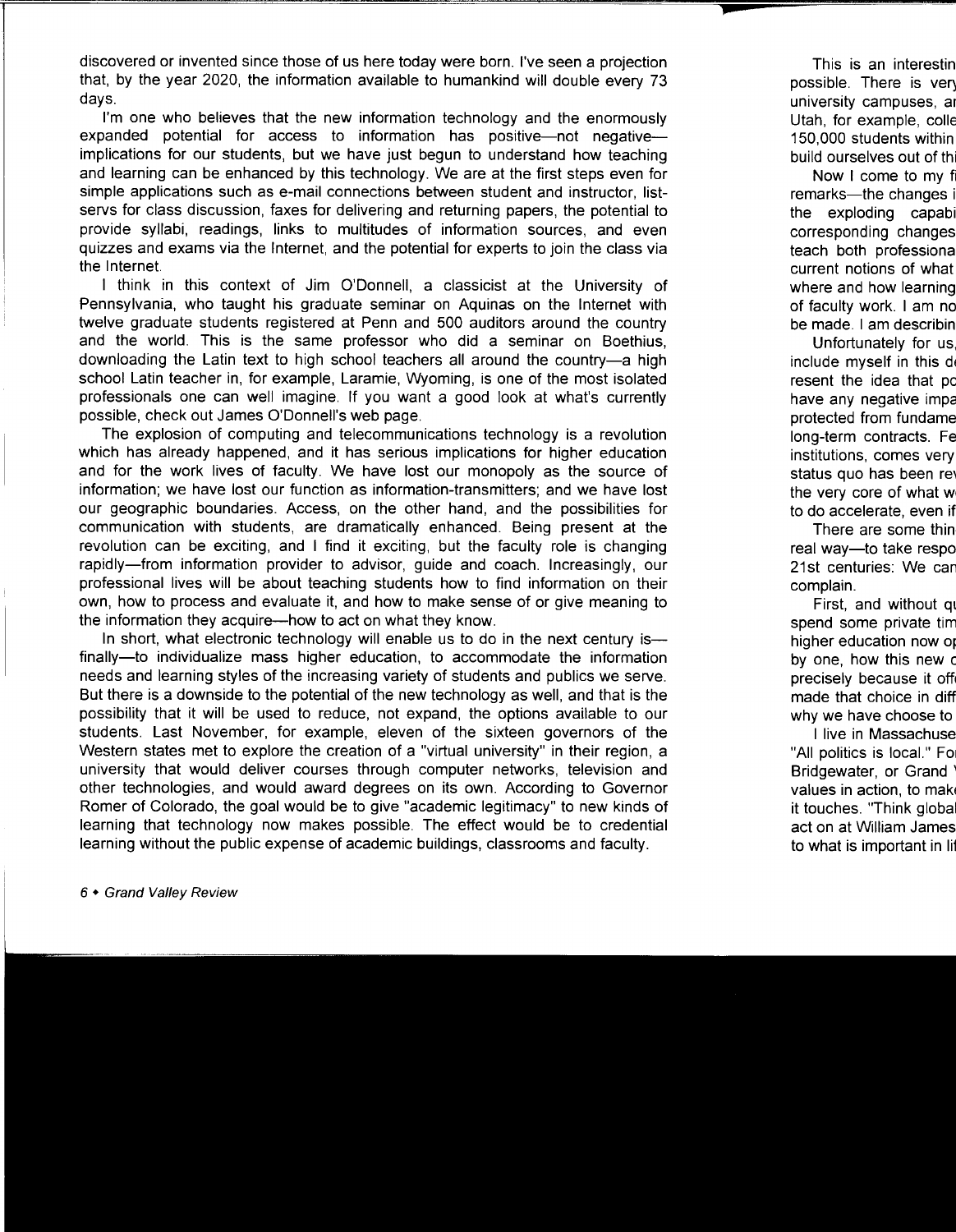This is an interesting development, and the technology now exists to make it possible. There is very little interest in the 1990s in building new college and university campuses, and yet population is growing significantly in many states. In Utah, for example, college enrollment is expected to grow from 80,000 students to 150,000 students within the next twelve to fifteen years. "The money doesn't exist to build ourselves out of this environment," says Governor Levitt.

Now I come to my final point. The "big picture" I have been describing in these remarks-the changes in the U.S. economy, political structure and public mood, and the exploding capabilities of the new electronic technology-will require corresponding changes in our own work: changes in how we conceptualize and teach both professional programs and the academic disciplines; changes in our current notions of what constitutes a "class"; changes in our current notions about where and how learning takes place—in short, changes in our current understanding of faculty work. I am not describing add-ons or peripheral changes that will need to be made. I am describing changes in the core.

Unfortunately for us, college and university faculty and staff-and I very much include myself in this description—live in a very insulated environment. Most of us resent the idea that political, economic, social and technological changes should have any negative impact on our professional careers and comfort. Many of us are protected from fundamental changes in the educational marketplace by tenure or by long-term contracts. Few of us are risk-takers. Change, if it comes at all to our institutions, comes very slowly, and only after even the most minor alteration of the status quo has been reviewed and re-reviewed and re-re-reviewed. Yet change-at the very core of what we do, not at the periphery—is accelerating, and will continue to do accelerate, even if we desire to hold it back.

There are some things, I believe, that we can and should do if we choose—in a real way-to take responsibility for higher public education in the late 20th and early 21st centuries: We can choose to lead, rather than follow; to shape, rather than complain.

First, and without question most important, I believe that each of us needs to spend some private time clarifying our personal responses to the climate in which higher education now operates. We need to articulate for ourselves, individually, one by one, how this new climate affects the work we do. Most of us chose this work precisely because it offered us the chance to express our values in action. But we made that choice in different times. If we stay in higher education, we should know why we have choose to do so.

I live in Massachusetts now, and I come out where Tip O'Neill always came out: "All politics is local." For me, it is in local institutions, places on the human scale of Bridgewater, or Grand Valley, that people actually have the opportunity to express values in action, to make a difference to the institution, and to the people whose lives it touches. "Think globally, act locally" is a slogan I learned in the sixties and tried to act on at William James in the seventies, and it still seems to me a pretty good guide to what is important in life.